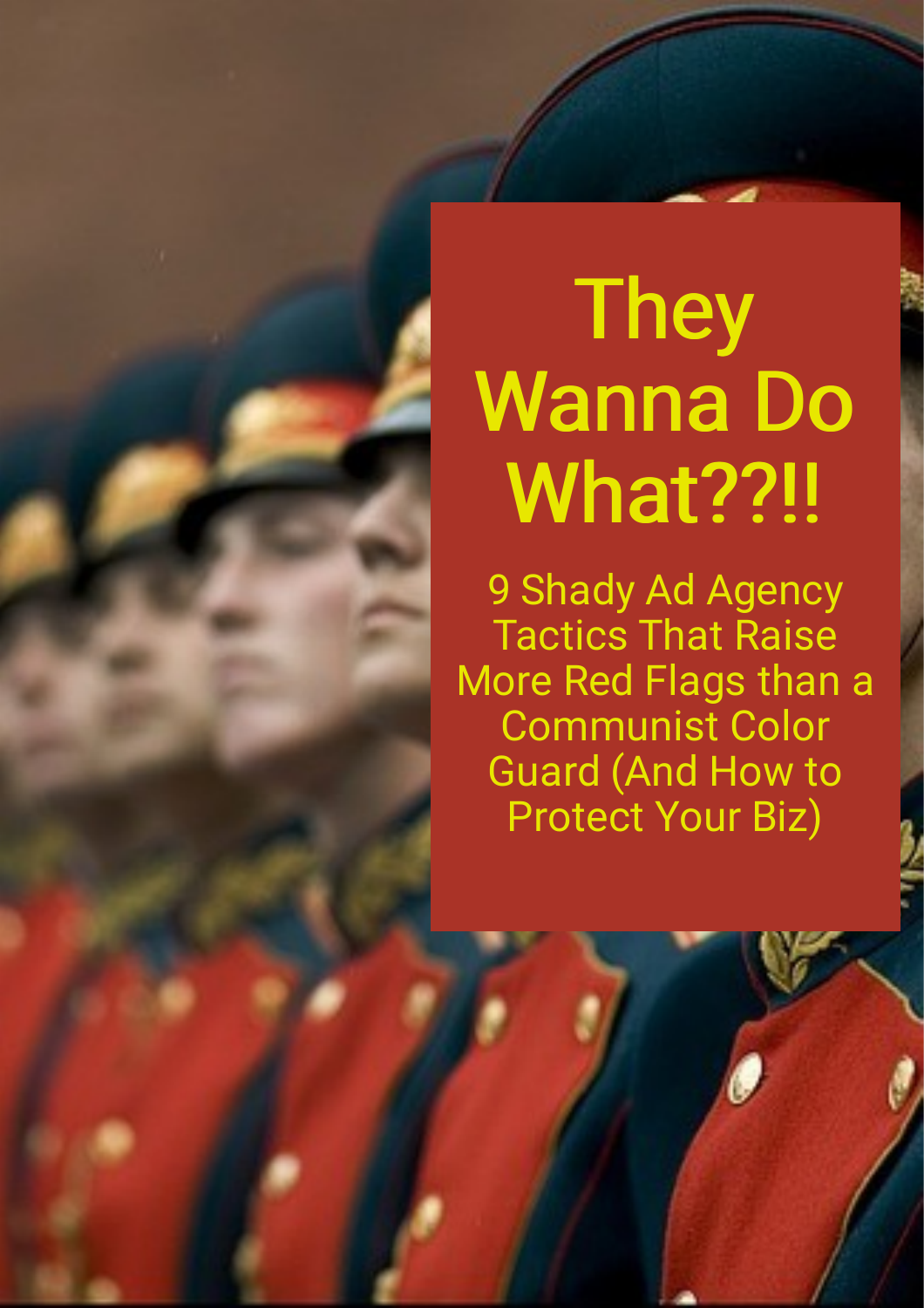Let's cut to the chase.

There are bad bad hombres in the marketing world.

Individuals and companies who are nothing more than snake-oil salesman out to pad their bank accounts... at the expense of yours.

You find 'em in every industry. No reason marketing should be any different.

The key is KNOWING how to spot these marketing vultures from a mile away so they don't even get a chance sink their tainted talons into your biz.

Helping you spot these jokers is what this guide is all about.

The tactics listed below are ones I, trusted colleagues in the marketing world, and many of my small biz clients come up against all the time.

I compiled them here to help prevent you from falling for the same repulsive rip-offs so many other business owners have fallen prey to.

One quick note before we dive in…

Just because a marketing firm offers or does something listed below doesn't automatically mean they're gonna screw you over.

However, when you encounter ANY of the tactics listed below they should raise more red flags than the communist color quard.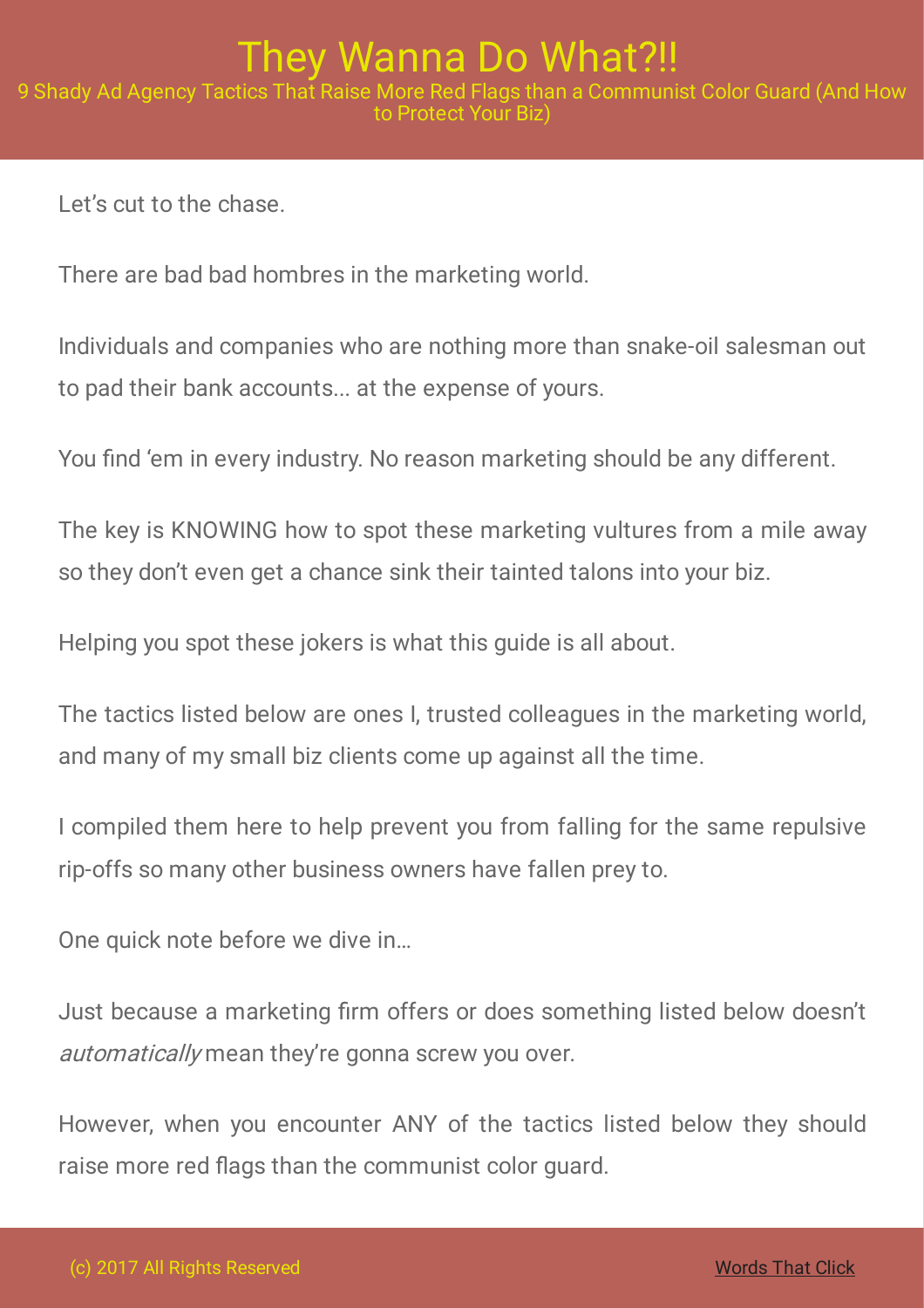So, when you spot 'em, go in with your eyes WIDE open. Do your homework and know what you're gettin' into BEFORE turning a dime over to anyone hocking them.

With that said, on to the tactics…

# 1. They Don't Give You Direct Access To Your Assets

I have a cousin who got swindled by Bernie Madoff. As did a lot of other smart, savvy folks.

The problem was that they really didn't know the real story on what was happening with their moolah.

They just got a pretty report each month showing them how much money they were supposedly making.

Which, as we all now know, was *totally bogus.* 

The problem was my cousin and the other investors were *in a position where* they had to trust, but could not verify.

That's a bad place to be when it comes to investing. And it's a bad place to be when it comes to marketing.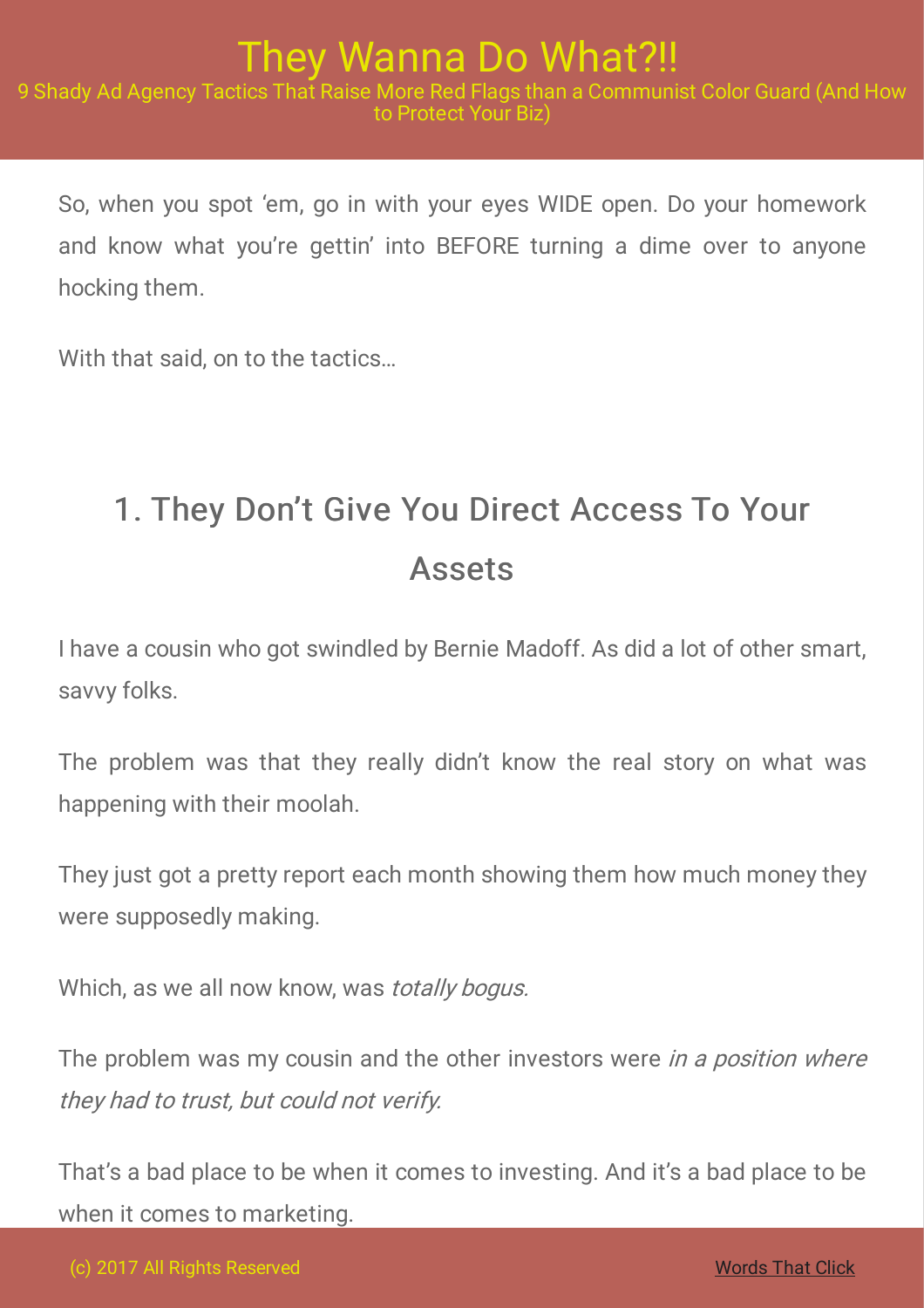You should have 100% control over - and access to - ALL your marketing assets.

Your domain name.

You website and web server.

Your Google AdWords account.

Your Facebook account.

The database where your email list resides.

ALL of it.

I've worked with clients who worked with a, let's say, less-than-ethical agency in the past.

And we couldn't get access to their website or Goolge account or whatever and had to start from scratch.

Which, believe me, sucks for everyone!

(Sometimes it's not that the agency ain't ethical, it's that they've gone outta business and have all moved on… taking or deleting all their clients' account usernames and passwords in the process.)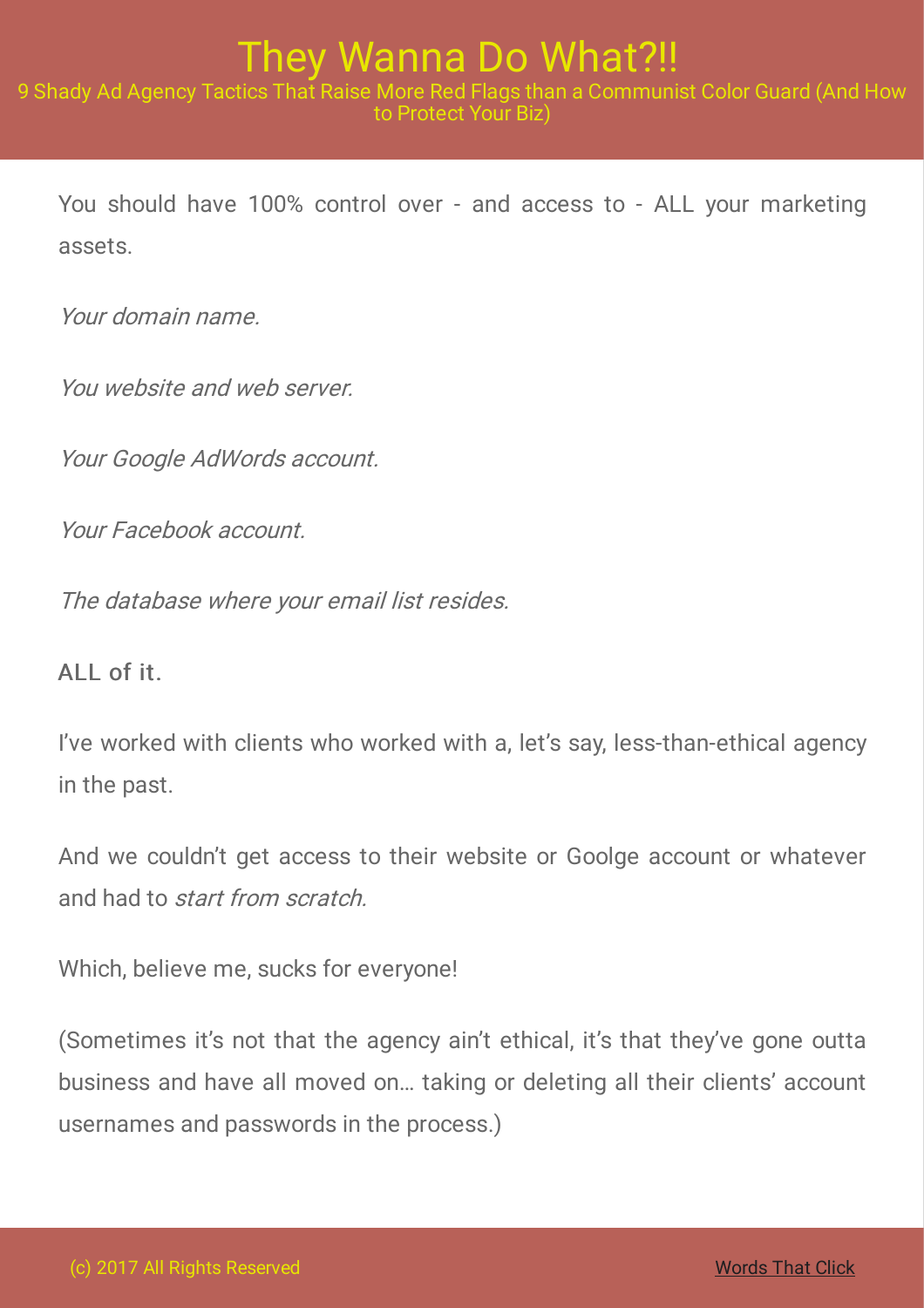And, unfortunately, there's not a helluva a lot you can do when this happens.

INSIST you get access to any and all accounts an agency creates for you.

Even better… create the accounts yourself and give them the access they need. That way you'll ALWAYS have ownership if the relationship turns south.

Doing this'll save you untold heartache down the road.

## 2. Long term contracts

Some agencies and ad platforms lock clients into long term contracts.

What's long term?

Well, 3 month contracts can kinda sorta be justified... in SOME cases. (It does take time to get a new campaign off the ground so you, the client, need to have some patience and give the agency a chance.)

However, if someone wants you to sign a 6 or 12 month contract… it's a RAW deal man.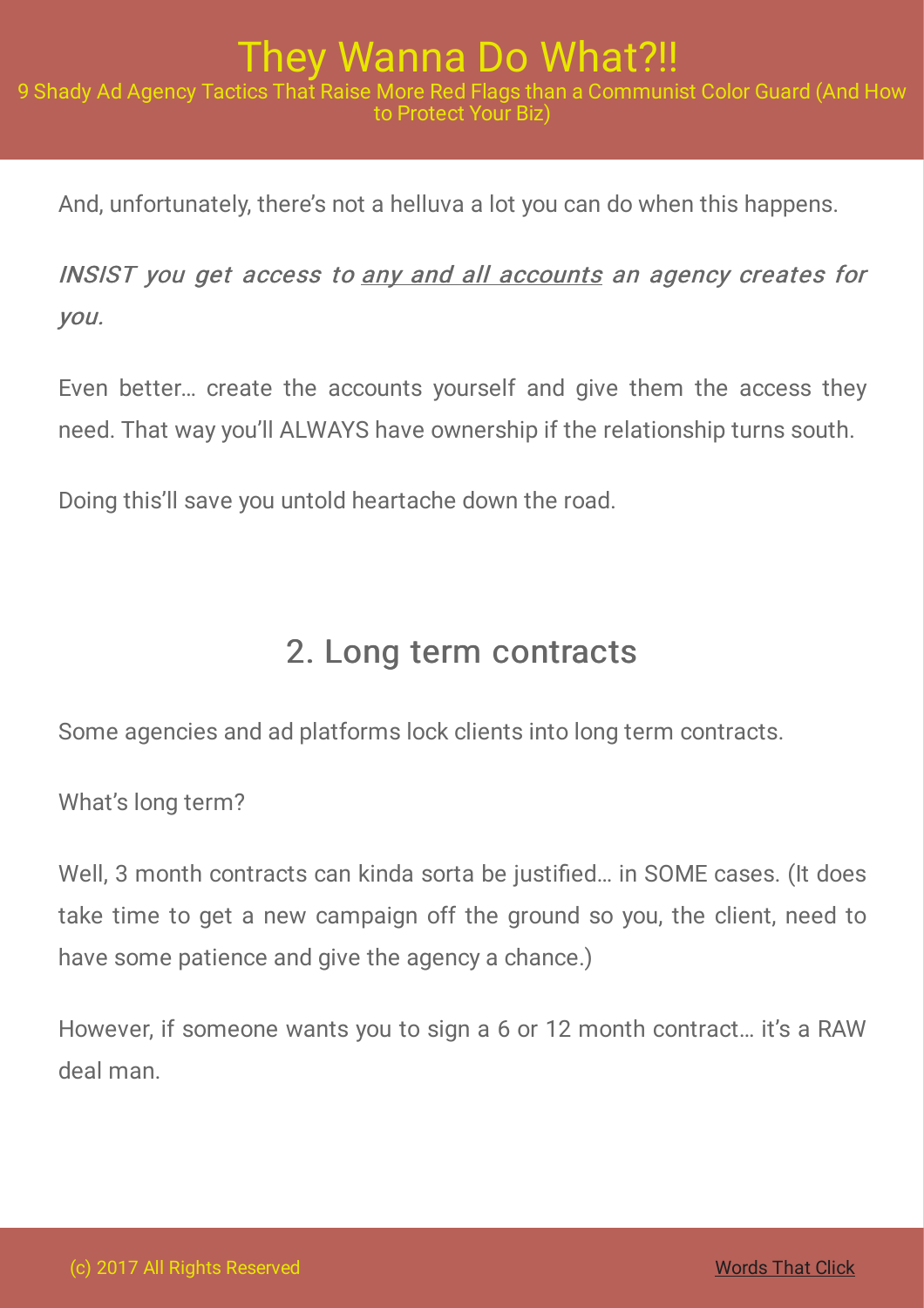You don't want to be married to an incompetent, underperforming agency or ad platform who's only REAL skill is extracting cash from your bank account every month.

#### There's just no justification for a long term contract in marketing.

If a campaign isn't performing after a few months, there's little chance your fortunes are gonna magically change 6 or 12 months down the road.

(A POSSIBLE exception is Search Engine Optimization (SEO). It takes a long time for legitimate SEO programs to kick in and the rankings to take off. But you have to know that going in. Even so, most of the reputable SEO firms I know of don't lock their clients into long term gigs.)

Anyhoo, not much else to add here. When it comes to long term contracts, just avoid them!

# 3. Talk With The Person Working Directly On Your Campaign

Dirty little secret here…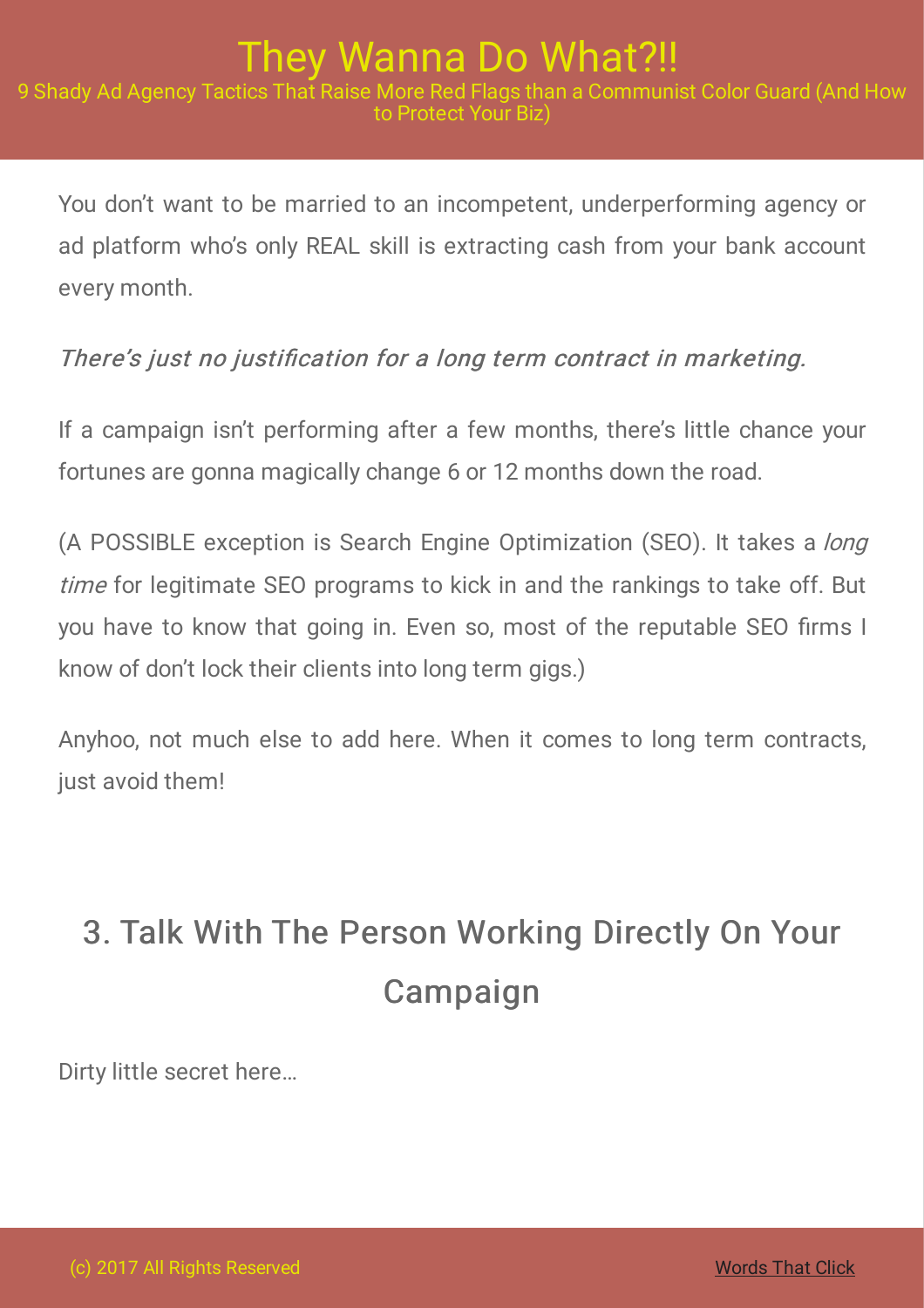A lot of the work ad agencies do (even especially the big firms) is farmed out to other agencies and/or freelancers.

It ain't necessarily a bad thing.

I've been the hired gun an agency brings in through the back door in the dark of night to do their dirty work.

The agency just handled the relationship with the client and I did my thing.

Sometimes it worked out. Most of the time it didn't. Usually cuz the agency's perky, yet still-wet-behind-the-ears project manager didn't understand what the client wanted and/or what they hired me to do which screws up EVERYTHING.

And, remember, I was a highly respected U.S. based freelancer.

Most agencies don't exactly go for Grade A freelance meat.

They go for the cheapest hired gun they can find from whatever corner of the Earth they can find 'em.

Though it's not just the quality of the person doing the work.

It's the big game of Telephone you'll all be playing.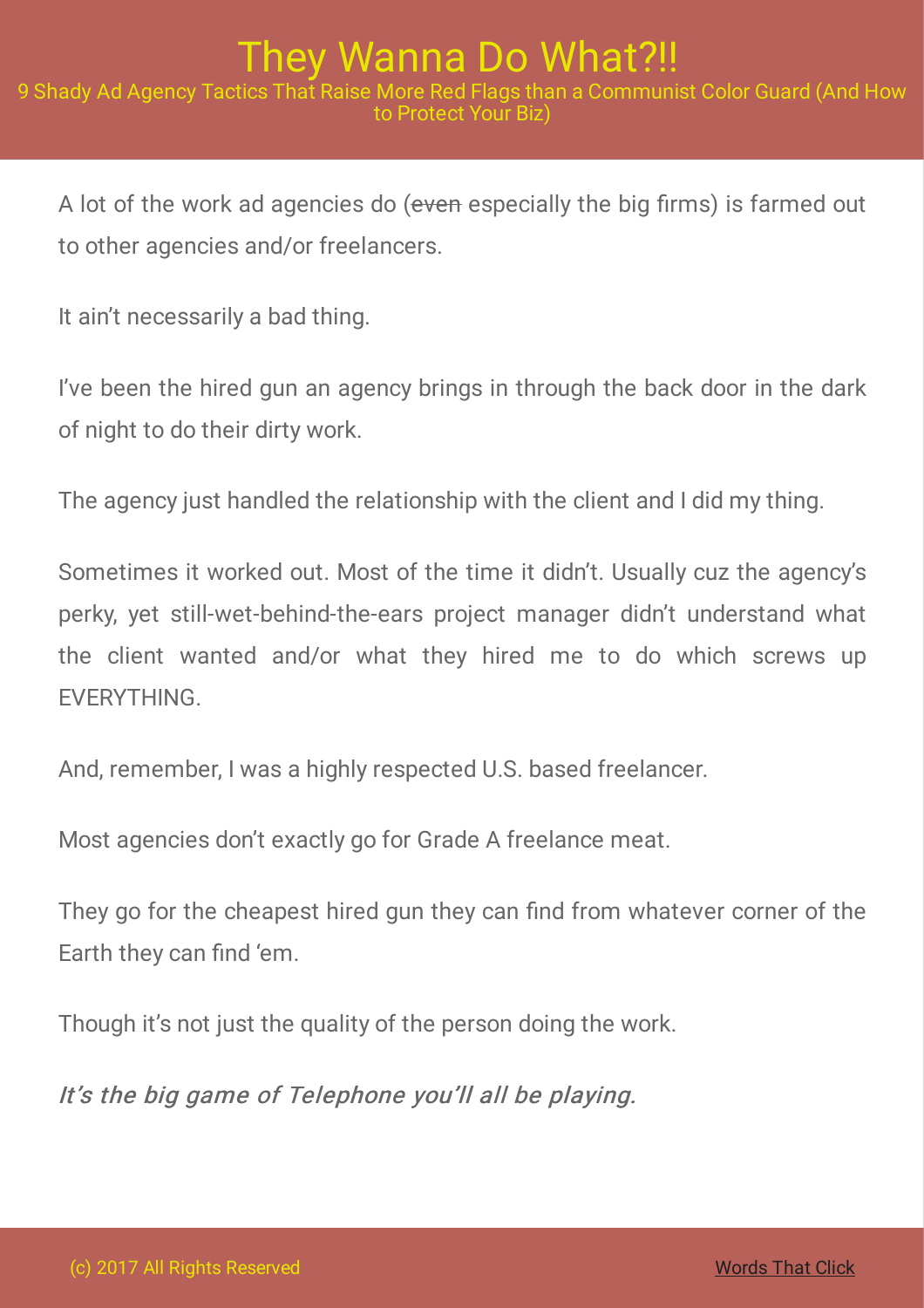You never quite know what'll get lost in translation between you and the person actually doing the work. And vice versa.

Protect yourself here by asking questions about who will be doing the work. See if you can talk to the person BEFORE you hire an agency and/or WHILE they're doing the work for you.

A lot of marketing ain't rocket science. And pieces of your campaign can certainly be outsourced with no ill effects.

Just go in with your eye WIDE open and know who'll be doing what.

Cuz generally, the more you'll be in direct contact with those actually doing the work, the better.

# 4. Blowing Your Budget on Website and Logo Design

Back in the year 2000 I was working for a market research company. Our Vice President decided it was time the company got a website.

So she hired one of her friends who worked at a local design shop.

The site he designed looked AMAZING.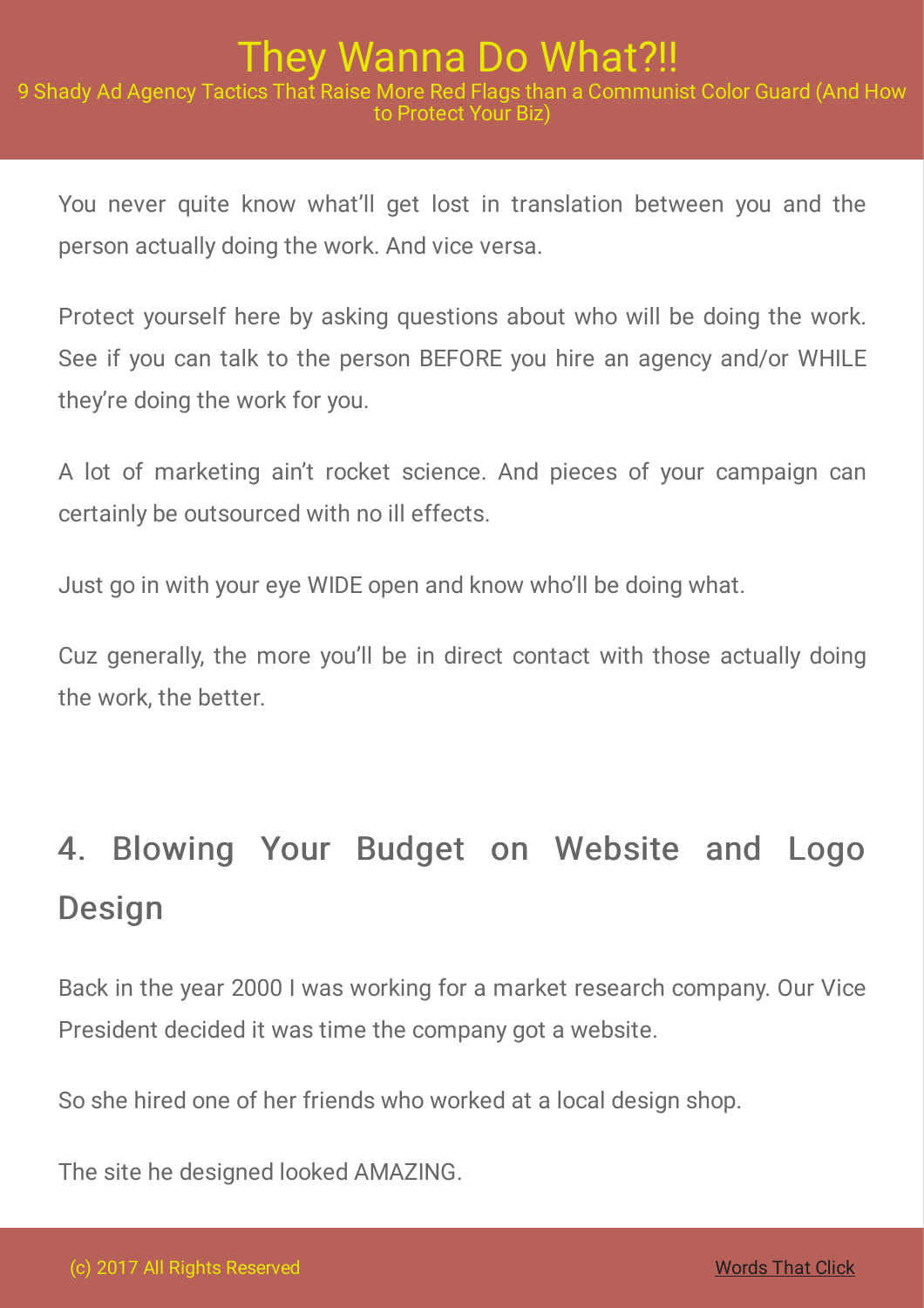The fonts, images, layout, etc. were all incredible creative. It was truly a work of art.

Problem was few people could figure out how to USE the damn thing.

Design had eclipsed everything else.

So it was hard to navigate around the site. It wasn't clear how to get in touch with us. And the search engines treated it like an evil stepsister.

The boss man paid a pretty penny for that site but never got a DIME of it back in return.

Because the designer got caught up in his own artistry and creativity and paid no attention to the things that REALLY matter when it comes to making money in business.

Similar deal with logo design.

Professionals can charge anywhere from \$250 - \$5000+ for a logo. And very well-meaning graphic designers can come up with all sorts of reasonable sounding reasons why to spend that much.

But I've yet to see any evidence that justifies spending that much. The ROI just ain't there.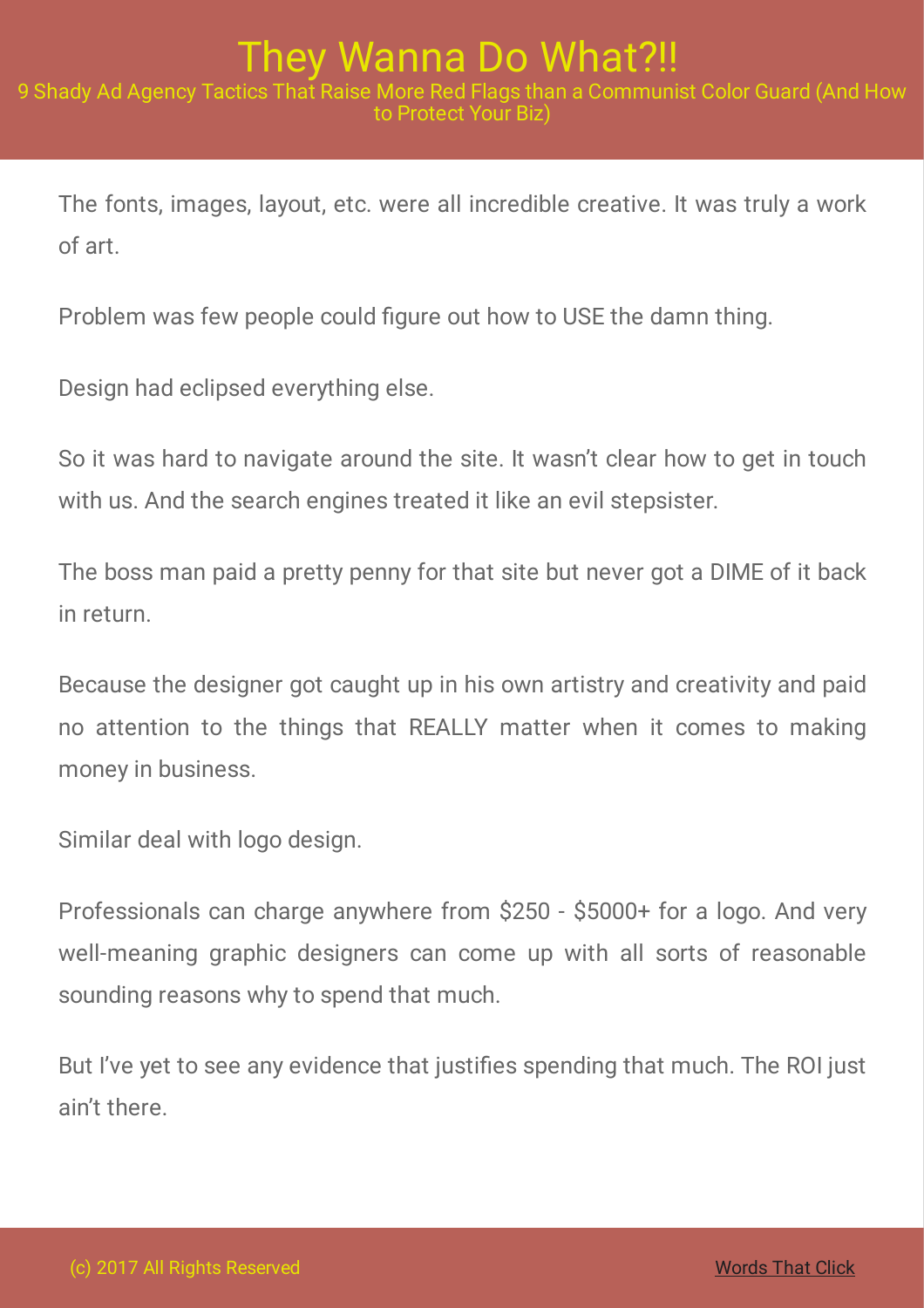Have you ever heard of someone telling a biz owner…

"Hey, awesome logo! Let's do business together!"

Doesn't happen.

(And before you point me to logos from Nike, Amazon, FedEx, etc… I'll tell you that it's not the *design* of those logos that make them so valuable, it's the companies behind them that truly matter.)

Need a logo?

Go spend \$5 on Fiverr. It's all most businesses need.

I've gotten at least a dozen clean, professional logos there over the years and they're the bee's knees.

No need to obsess over fonts, colors, etc. No need for input from every Tom, Dick and Harry about what THEY think about it in their not-so-eggspurt opinion.

Just get it done and move on to money making endeavors.

Bottom line…

… Most small businesses don't need big expensive websites or logos.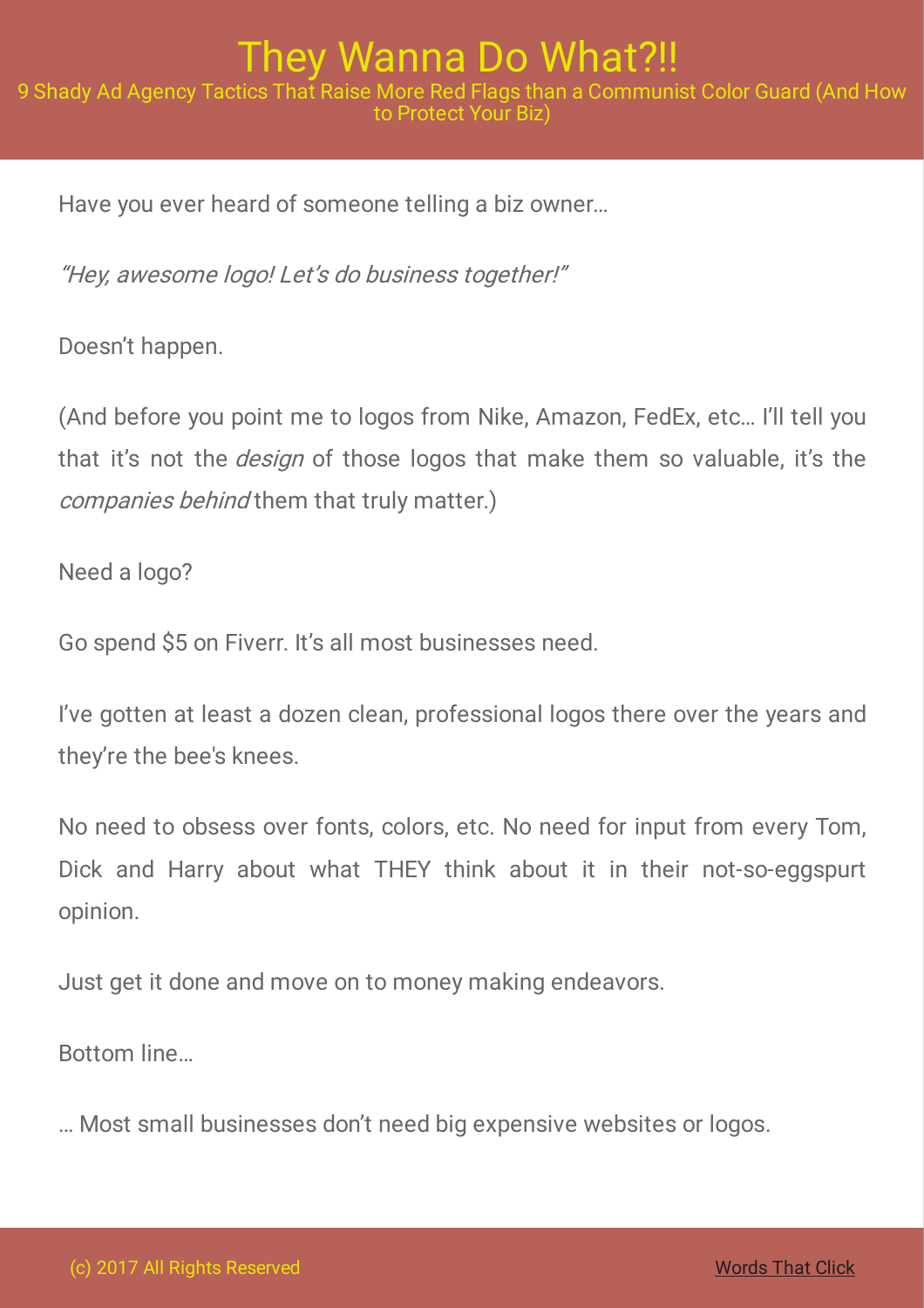The focus should be on strategy and all the messaging, offers, calls-to-action, etc. that goes along with it.

Design comes AFTER all that.

Just live by the saying "form follows function" and you'll be A-OK.

## 5. Guaranteed Rankings

This one is particular to the search engine optimization (SEO) industry.

A lot of SEO firms will promise they'll get your site ranked on Page 1 of Google. May even promise you the #1 spot.

Just what you want, right?!

Yeah, well, a few things before you get too excited…

First, no one can guarantee a #1 ranking on Google. There's only ONE spot there per keyword, so 99.9999% of websites are gonna lose that game.

Second, "Page 1 ranking" on Google can mean different things.

Some particularly ethically-challenged players will just sink a few bucks into an AdWords ad for a day or two and say "Wallah!" Look, we delivered on our promise. There you are on Page 1.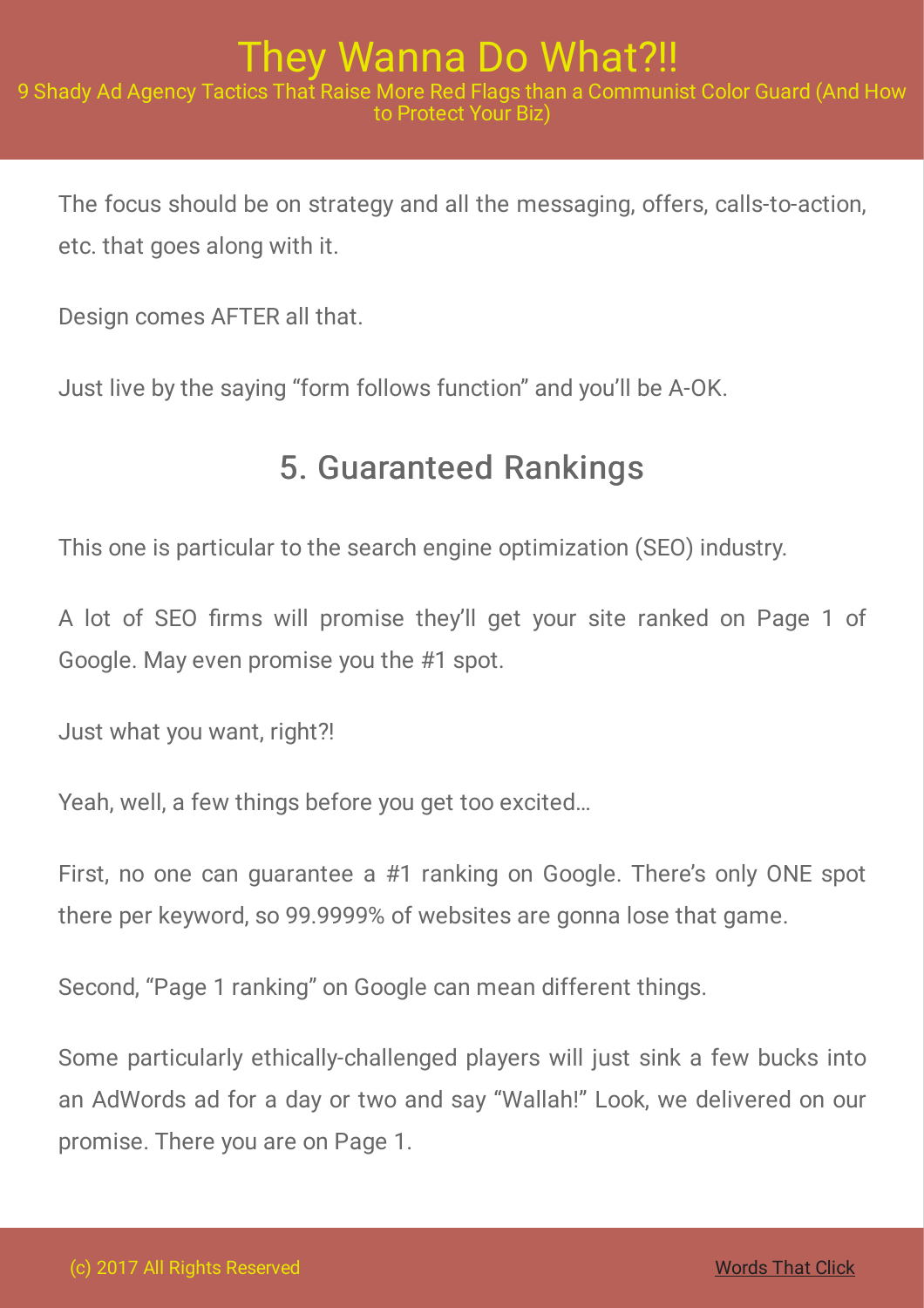#### They Wanna Do What?!! 9 Shady Ad Agency Tactics That Raise More Red Flags than a Communist Color Guard (And How to Protect Your Biz)

Other slimeballs will choose some totally irrelevant and/or zero traffic keyword to get your site ranked for. A #1 ranking for a word like that plus \$0.25 will get you, I don't know… whatever \$0.25 will buy you these days ;)

Lastly, and most importantly, the focus of your SEO strategy should NOT be about ranking #1 for a *specific* keyword on Google.

The good SEO firms focus their efforts on getting your site ranked higher for a variety of keywords.

And they measure success based off of the number of QUALITY leads your site is generating. Not where you rank for any one keyword.

Anyone who tries to sell you on anything other than that is about as honest as <sup>a</sup> man who says he goes to Hooter's for the food.

## 6. Fees That Seem Too Good to Be True

There's a saying to keep in mind when you hire marketers (or any service professionals for that matter)…

"When you hire the best, you only cry once."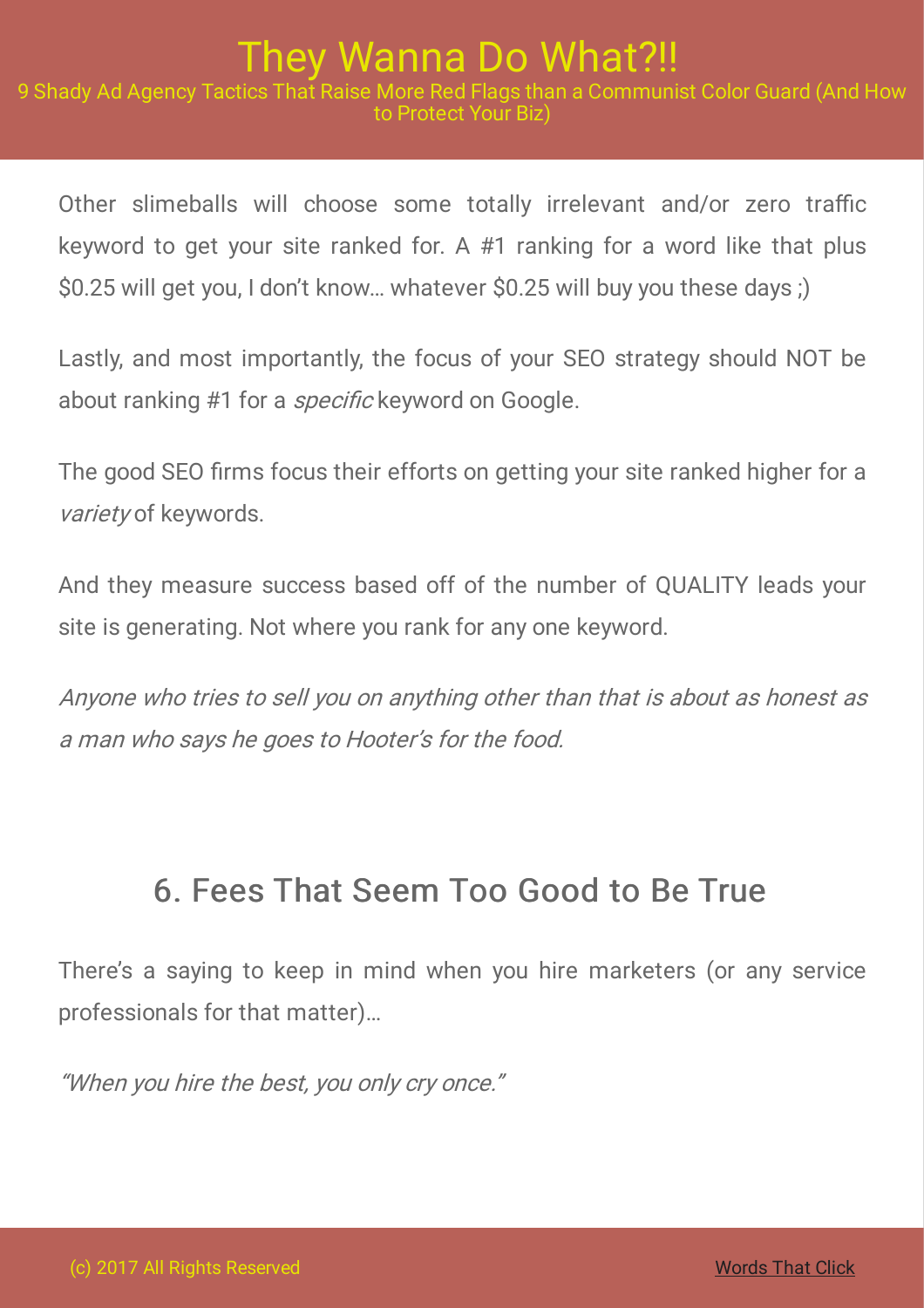Every now and then you may luck into finding a highly talented young whippersnapper who isn't confident enough to charge for the value they genuinely provide.

Most of the time, however, when you get a quote that's really low, be prepared to get what you pay for.

Work that doesn't get done.

Work that gets outsourced to some sweat shop in a 3rd world country.

Work that causes more harm than good (and, in the end, forces you to pay MORE to fix than if you'd just had it done right the first time).

I totally understand the desire to sock away as much of your hard earned moolah as you can.

But when you come across a marketing bid that seems too low to be believable, look for savings elsewhere.

# 7. They Sent You a Cold Email Telling You How Horrible Your Site Is

I get emails like this ALL… THE… TIME...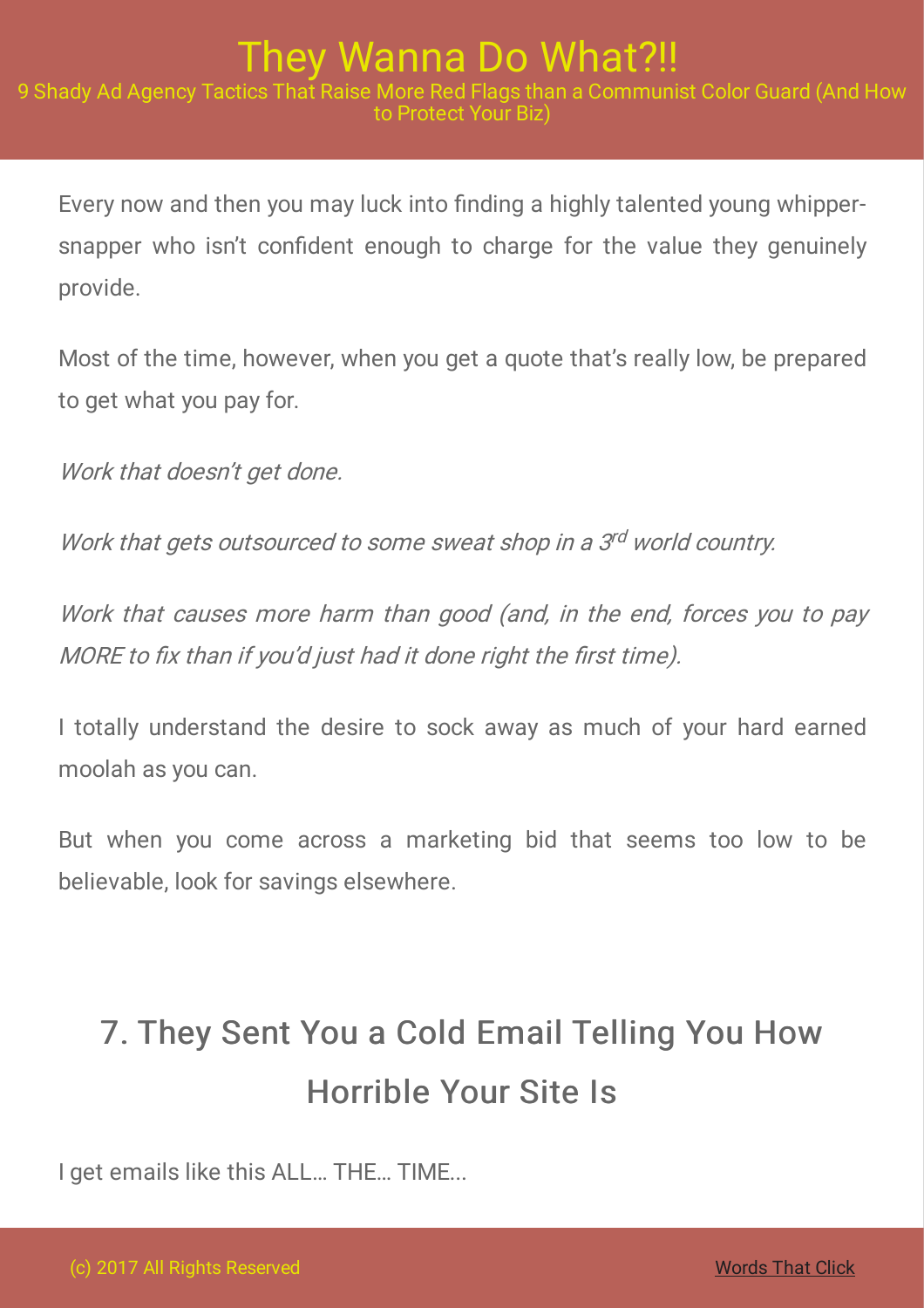"Dear Kind Sir/Madam,

We came across your website and found there are problems with it that are costing you lots of business. If you had a 1<sup>st</sup> Page Google ranking you will be making many thousands of dollars more. Our agency is SEO experts that can help you get 1<sup>st</sup> Page Google ranking for just \$99 a month..."

And they prattle on from there.

Others will send you an official looking report with a "grade" for your website.

Hey, guess what all their reports tell you? You failed!

Whatever their cold approach, these pinheads throw out a laundry list of things that need fixing on your site. And, not surprisingly, they'd be MORE than happy to fix it for you.

Chances are SOME of the things on their laundry list may need attention. (Hey, if you throw enough spaghetti against the wall, some of it's gonna stick.)

But the majority of the garbage in these reports are about as useful as an ashtray on a motorcycle.

They're designed to scare you into shelling out money to fix things that don't need fixing.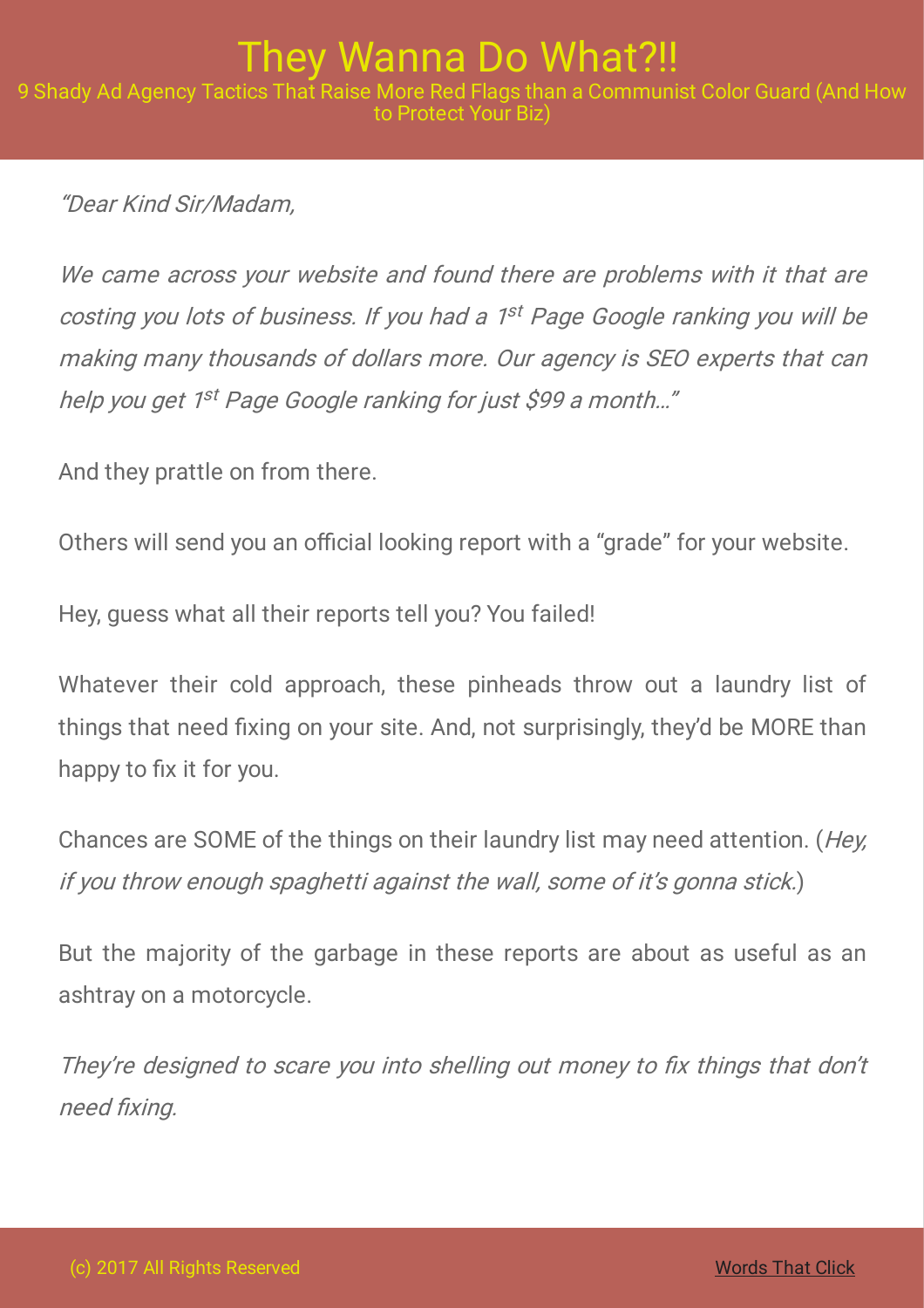#### They Wanna Do What?!! 9 Shady Ad Agency Tactics That Raise More Red Flags than a Communist Color Guard (And How to Protect Your Biz)

Not to mention… the majority of companies sending you these reports do a shoddy job of fixing things (and could actually make things worse for you).

If you're worried about your website... If you're worried about the things in these reports…

… DON'T address them with the company that sent it to you!

Instead, find a seemingly reputable company to discuss your site with. It may even be worth it to pay them to do a REAL audit.

See what they recommend. See if what they recommend jives with what the cold email reports recommended.

Then decide if you want to address the issues or not.

Just don't get caught up in the hysteria of the "Your website and SEO suck" marketing scare tactics some agencies and individuals use.

Get a second opinion (at least) and go from there.

(NOTE: If you have some budget to put toward something like this and need <sup>a</sup> referral to a reputable SEO firm, [drop](mailto: adam@wordsthatclick.com) me a line with your website URL and your concerns and I may be able to put you in touch with one of the good guys out there in the industry.)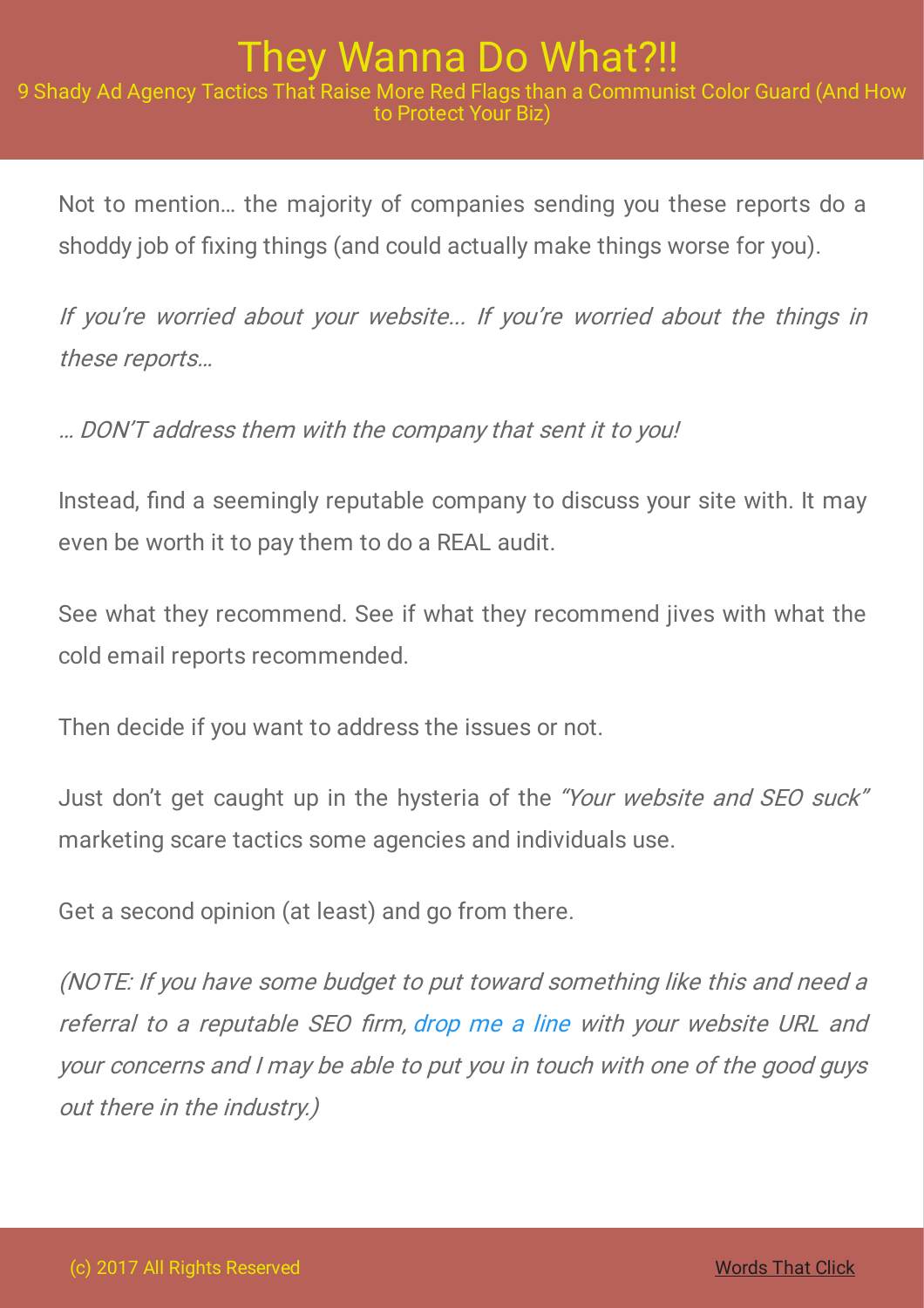# 8. They Claim to Be Good at Everything

You've surely heard this expression…

"Jack of all trades, master of none"

That applies in spades in the world of Internet marketing.

It's IMPOSSIBLE to be an expert at everything involved in marketing a biz online successfully…

- Web design
- $\bullet$  PPC
- $\bullet$  SFO
- Email marketing
- So-shill media marketing
- Conversion Optimization
- Marketing funnel creation
- Remarketing/retargeting
- Lead generation
- Copywriting

… Just to name a few.

Doesn't matter how talented someone is or that their heart is in the right place… they can't be good at doing ALL those things.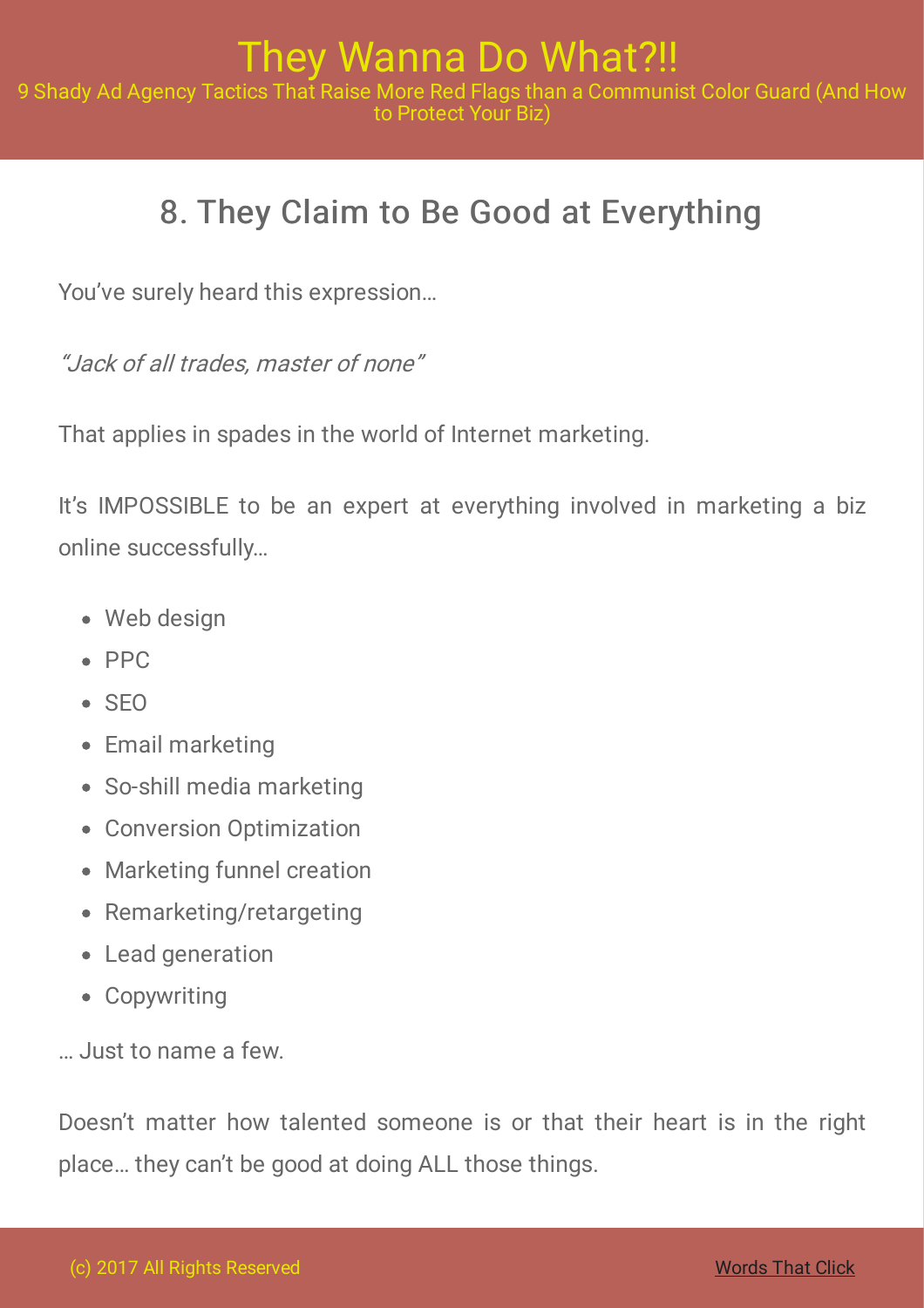#### They Wanna Do What?!! 9 Shady Ad Agency Tactics That Raise More Red Flags than a Communist Color Guard (And How to Protect Your Biz)

But it's not just individuals that struggle to be good at it all. Agencies do to.

Scaling a marketing agency is REALLY hard. (Believe me, if it was easy, I would have done it years ago.)

And offering high quality service at a reasonable price to the masses in any ONE of the areas listed above  $-$  let alone ALL of them  $-$  is darn near impossible to pull off.

In order to keep overhead low, they have to hire wet-behind-the-ears recent college grads who, overnight, become social media experts. Or whose qualifications are they once "did" SEO once for their dad's website.

#### You DO NOT want these people cutting their teeth on your dime!

This dynamic is why so many small businesses have horrible experiences with the big agencies.

There are a few diamonds in the rough. Usually it's a smaller agency staffed with truly talented folks who, together, can handle all these things.

I can think of exactly ONE. (And even they outsource stuff like copywriting and a few other things.)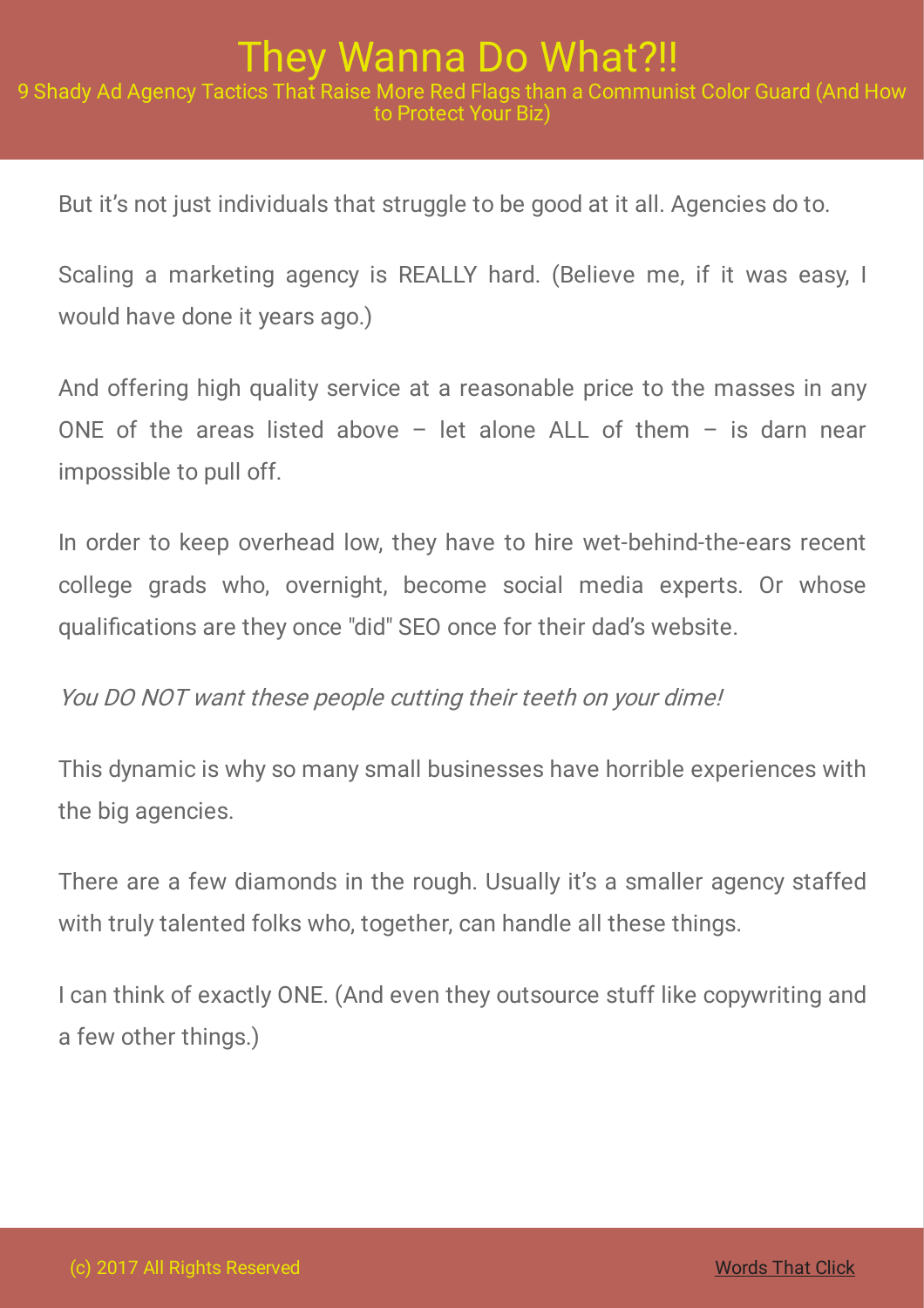So beware… especially of the big agency that promises they're the be all end all. Generally what they're really good at is sales. When it comes to delivering on the salesperson's promises, that's a whole nutter can o' worms.

Your best bet is to find a PPC specialist to handle your PPC, an SEO specialist to handle your SEO, etc.

If you want to be the dominate player in your market, you need all A players on your team.

Anything less than that costs too much.

## 9. How They Measure/Report Results

If you take nothing else away from this report… pay attention to this one.

There are some agencies out there that are extremely talented at producing great looking fancy pants reports.

These reports have it all...

… Charts. Graphs. Lists. Pretty colors. Lotsa important looking numbers and data.

The whole she-bang.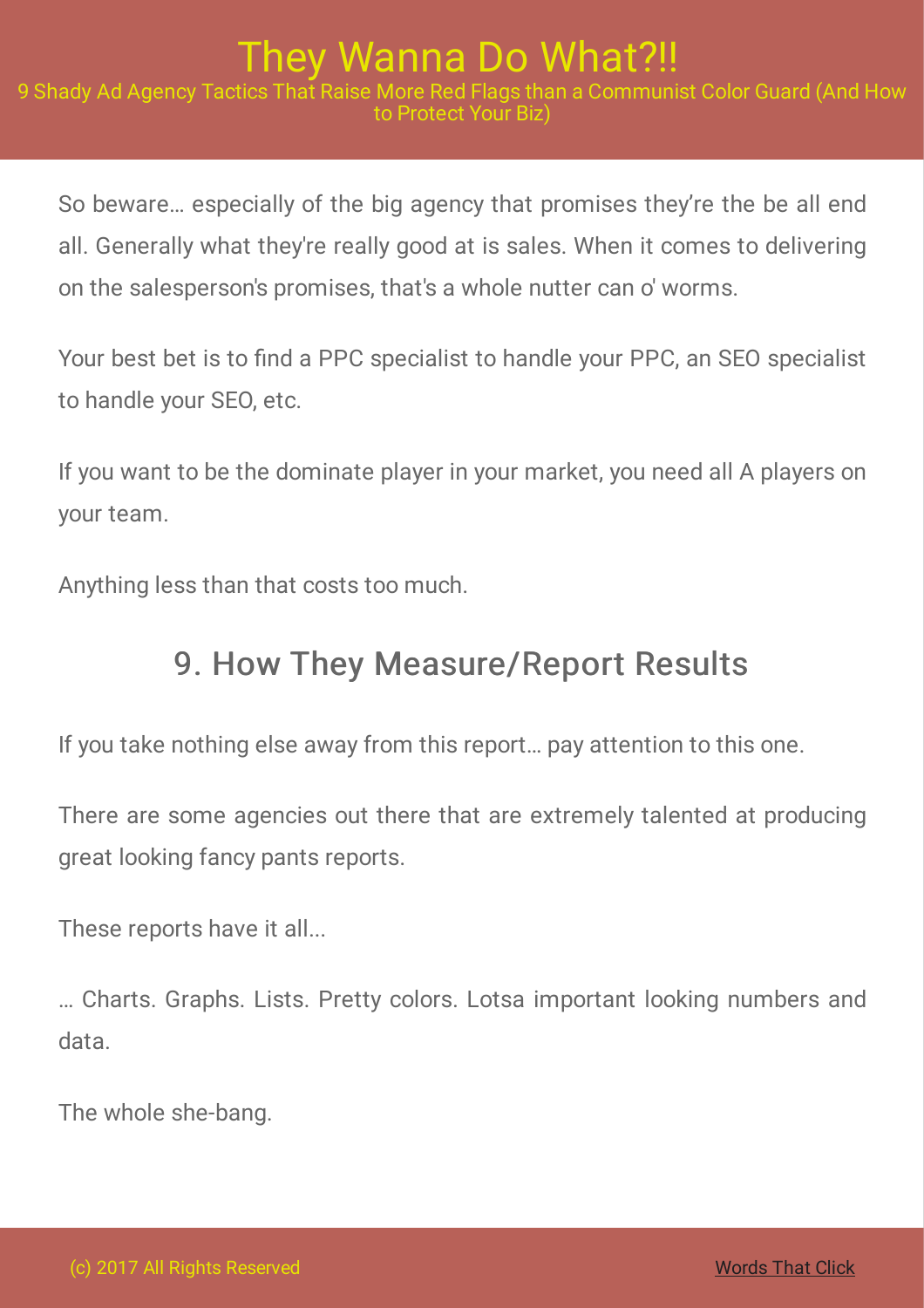What they generally don't have, however, is MEANINGFUL data.

When it comes to marketing, you should be interested in ONE thing and one thing only…

#### … Is your marketing campaign producing an ROI?

That means measuring things like: leads, sales, dollars in, and dollars out.

What doesn't really count for much are things like: Clicks, Visitors, Likes, Retweets, Views, Connections, Impressions, etc.

Those things are a means to an end. They are a *distraction*.

Agencies who give you reports based on those things try to justify their existence using a little sleight of hand trick on you.

"Look at how awesome these numbers look… aren't we incredible?! Now give us our money."

It's VERY easy to cheat with those numbers. Clicks, Visitors, Views, Likes, etc. are cheap and easy to come by.

But it's all about quality. Not quantity.

And quality is measured by sales and ROI.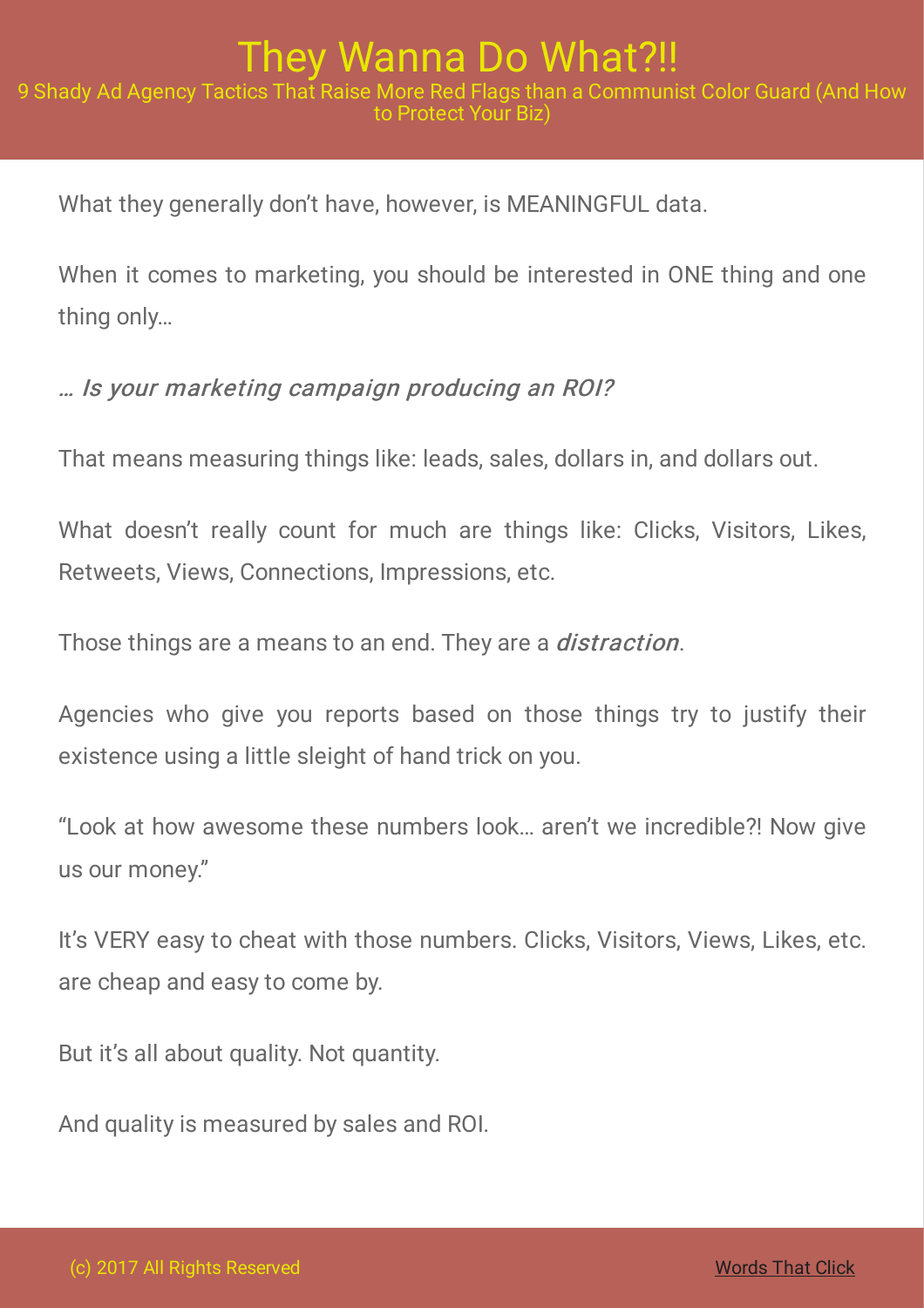THAT'S what your reports should focus on.

So before you hire an agency, understand what they'll be reporting on. Even ask for a sample of what your reports will look like.

That way, before you get engaged you can make sure they'll be reporting on the kind of bottom line numbers that really matter to your biz.

Whenever you're ready, here are 3 ways I may be able to help your business…

### 1. Sign Up for a one-on-one Marketing Advocate Strategy Session with yours truly

Confused, overwhelmed or otherwise frustrated when it comes to marketing? In my role as your Marketing Advocate, you and I work together to simplify your marketing. We'll identify the strategies, tactics, messaging, etc. to help you produce a predictable and profitable flow of leads for your biz. If you're interested, just [email](mailto: adam@wordsthatclick.com) me and put "Marketing Advocate" in the subject line… tell me a little about your business and what you'd like to work on together, and I'll get you all the details!